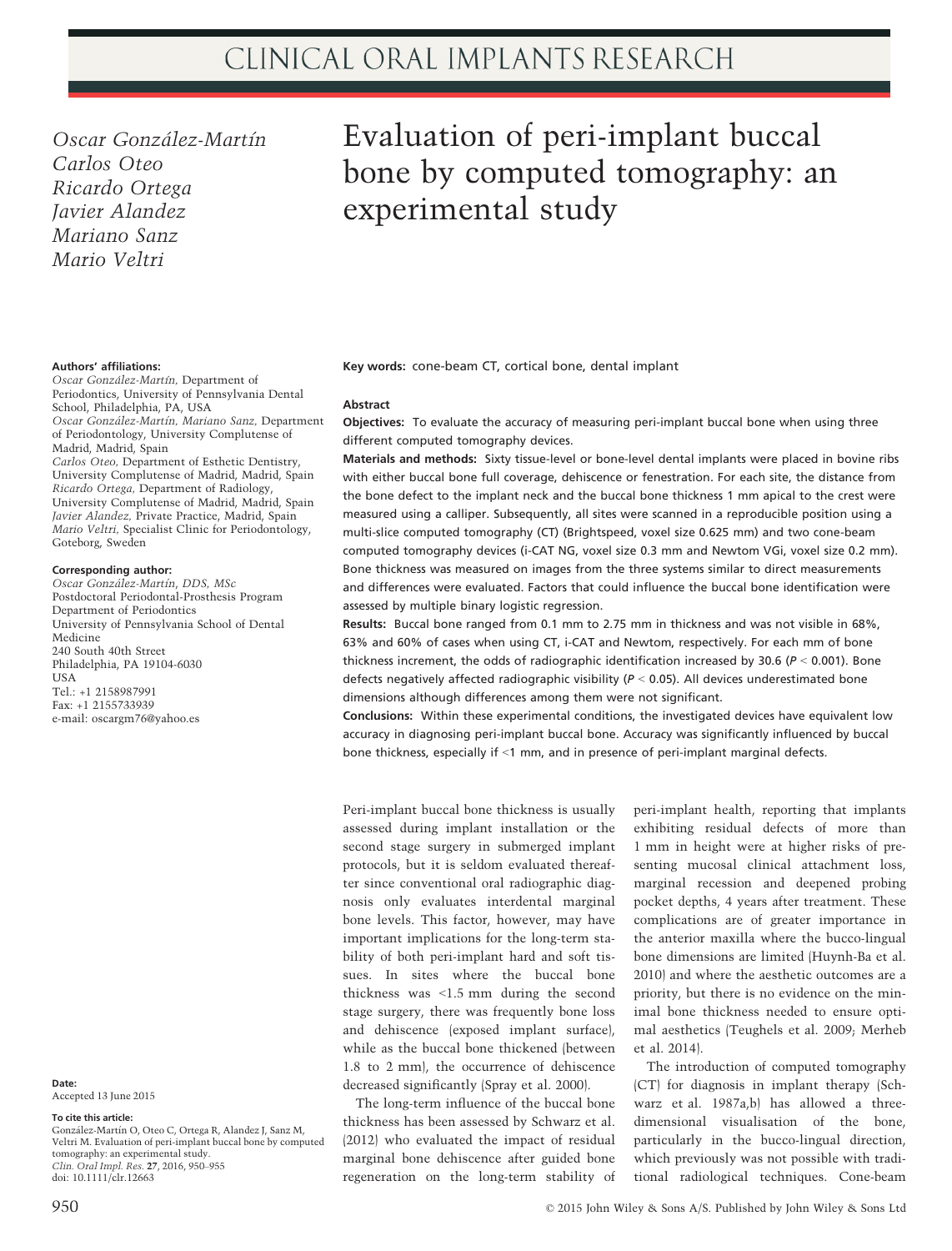computed tomography (CBCT) has significantly widened the use of CT images in implant dentistry due to potentially reduced radiation dosage and cost. Nonetheless, CBCT images of peri-implant bone might be affected by artefacts that may result in incorrect bone grey values and consequently, erroneous reconstructions (Schulze et al. 2011; Benic et al. 2013) and imprecise diagnosis (Zhang et al. 2007). The accuracy of computed tomography for evaluation of periimplant bone has been tested in different experimental models. When implants were placed in animal ribs, peri-implant buccal bone could be visualised on CBCT images with good accuracy only when the bone was of sufficient thickness (Razavi et al. 2010). Similar conclusions were reached when implants were placed in dry skulls (Shiratori et al. 2012). Even though the buccal bone thickness around dental implants has been extensively evaluated with CBCT (Nisapakultorn et al. 2010; Kehl et al. 2011; Miyamoto & Obama 2011; Benic et al. 2012; Degidi et al. 2012; Vera et al. 2012; Buser et al. 2013a,b; Lee et al. 2014; Jung et al. 2015), there are still questions on its reproducibility and the possible effects of artefacts in sites with thin buccal bone plates (Spin-Neto et al. 2011).

It is therefore the objective of this experimental study to investigate the effect of bone thickness on the accuracy of peri-implant buccal bone evaluation by means of computed tomography. Furthermore, the influence of the bucco-lingual implant position, the implant emergence profile and the radiographic device used will be evaluated.

## Material and methods

## Experimental design

Dental implants were placed in fresh bovine ribs using a previously reported protocol (Razavi et al. 2010). In brief, 10 fresh bovine ribs obtained from a local slaughterhouse were denuded from soft tissues and their base was flattened to obtain a stable horizontal position for implant placement and CBCT scanning. A marker was used to distinguish between the left and right side of the rib, and once the implants were inserted, the anterior aspect of the rib represented the buccal bone plate, while the posterior aspect represented the lingual bone plate. For reproducible implant positioning, a guide was created for each single rib using silicon impression putty (Flextime, Heraeus, South Bend, IN, USA). Ribs were kept frozen between the different phases of the experiment. A total of 30 bonelevel implants (SLA, Institut Straumann AG, Basel, Switzerland) and 30 tissue-level implants (Standard implants, SLA, Institut Straumann AG) were placed in the prepared ribs. The drilling sequence started at the superior border of the bovine ribs following the manufacturer's instructions (Institut Straumann AG). Tissue-level implants were placed with the polished collar supracrestally, while bone-level implants were placed at bone level. The distance between implants was 10 mm or more. Implants were inserted in three different positions in the bucco-lingual dimension to create three different periimplant outcomes in the buccal surface: (a) 20 implants with full buccal bone coverage, (b) 20 implants with dehiscence defects, and (c) 20 implants with fenestration defects. In each group, 10 implants were tissue level and 10 bone level. In the group of complete bone coverage, implants were placed at various distances from the outer bone surface to create different buccal bone thicknesses.

Once the implant sites were prepared and before implant placement, direct measurements of the buccal bone thickness 1 mm apical to the crest were performed using a digital calliper (Mestra®, Bilbao, Spain) (Fig. 1a). This direct measurement was the gold standard for subsequent radiographic comparisons. After implant installation, the distance from the implant neck to the buccal bone defect was measured (Figs 1b,c and 3 left column). The ribs were then transported to the radiological centre under refrigeration to minimise the loss of moisture and were covered with a layer of wax (1.5 mm of thickness) (Tenatex Red, Kemdent Works, Swindon, UK) to simulate the soft tissue covering the alveolar bone and thus attaining a similar beam attenuation (Shmueli et al. 2007).

A customised plastic box housing the silicon guides holding the ribs was used during the scanning for assuring reproducible positioning of the ribs in the three radiology devices. Three computed tomography devices were used: one multi-slice CT Scanner (Brightspeed 16, General Electric Medical Systems, Milwaukee, WI, USA) and two CBCT devices: i-CAT NG (Imaging Sciences International, Hatfield, PA, USA) and New-Tom VGi (QR, Verona, Italy).

The detailed settings for these devices were as follows:

- CT scan 120 kV and 60 mA, voxel size 0.625 mm, acquisition time 4 s, FOV 13.9 cm  $\times$  13.9 cm and slice thickness 0.3 mm.
- i-CAT NG 110 kV and 2–3.20 mA, voxel size 0.3 mm, acquisition time 4.8 s, FOV  $16 \text{ cm} \times 6 \text{ cm}$  and slice thickness 0.3 mm.
- Newtom VGi 110 kV and 4 mA, voxel size 0.2 mm, acquisition time 5.4 s, FOV 15 cm  $\times$  15 cm and slice thickness 0.3 mm.

A trained specialist in oral radiology (RO) carried out all the scans and securely stored all obtained images in a computer hard disk (SanDisk, Milpitas, CA, USA) containing a software for image analysis (NNT Software 5.0, QR, Verona, Italy) (Fig. 2).

For each implant, a cross-sectional image, as closely as possible through the implant centre, was selected and two examiners experienced in 3D imaging and CBCT diagnosis (one specialist in oral radiology [RO] and one specialist in periodontology [OG]) carried out in parallel all the measurements. In case of discrepancy, the decision was made by consensus. When bone was visible at the buccal bone surface, the examiners evaluated its thickness from the outer implant surface



Fig. 1. Clinical images of the direct measurements using the digital calliper to record the thickness 1 mm apical to the crest in a case of complete bone coverage of the implant (a) and the distance from the implant neck to the defect in a case of dehiscence (b) and fenestration (c).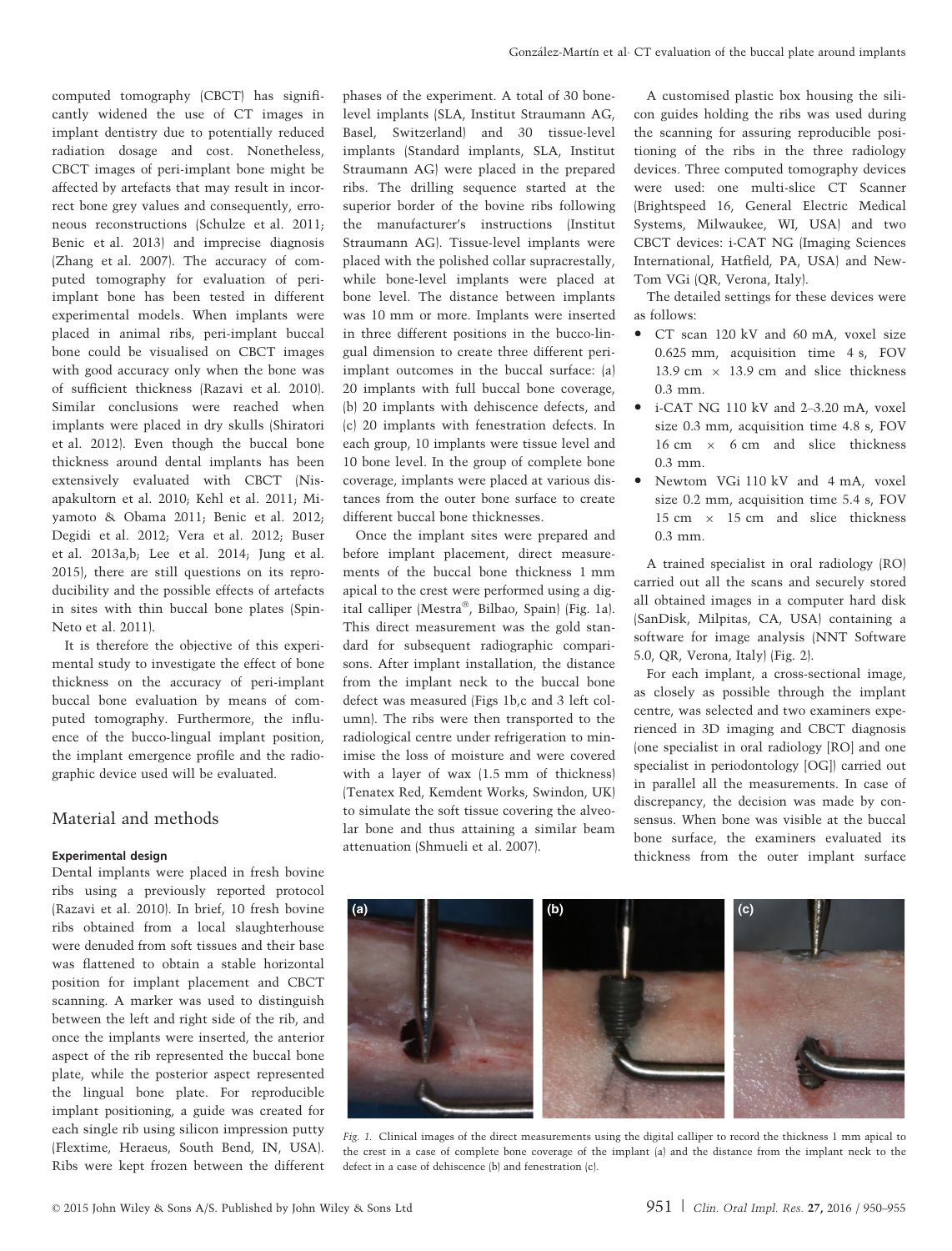

Fig. 2. Clinical view of an implant presenting a dehiscence (2.93 mm from the neck of the implant to the bone) and a thin buccal plate measured 1 mm apical to the defect (0.11 mm) and corresponding radiological analysis (from left to right: CT scan, i-CAT NG and Newtom VGi). Observe that radiographically visible buccal plate starts at 7.8 mm, 7.9 mm and 8.4 mm, respectively, from the neck of the implant.

1 mm apical to the bone crest (Fig. 3). The contrast and brightness of the images were preset in the software to provide constant viewing settings during the examinations.

#### Data analysis

A multiple binary logistic regression model was applied to assess the factors influencing the probability of identifying the buccal bone on 3D X-rays at the level of 1 mm below the marginal crest. Buccal bone identification (yes/no) was the binary outcome variable. The following explanatory factors were evaluated to assess the probability for positive buccal bone identification: buccal bone thickness, buccal bone level (vertical distance of the defect from the implant neck), periimplant buccal bone position (full coverage, fenestration, dehiscence), implant design (tissue level, bone level) and computed



Fig. 3. Designs on the left show direct measurements by calliper on implants fully in bone or with dehiscence. The distance of the defect from the implant neck was measured from the implant neck (circle) to the bone defect (asterisk). Buccal bone crest thickness was measured 1 mm apically to the buccal bone level (arrow). On the right, radiographic images from the different systems tested. Buccal bone thickness (arrow) was measured 1 mm apically to the bone level reproducing direct measurement.

tomography device (CT, i-CAT, Newtom). Covariates were entered into the model using a backward stepwise method by means of the Wald test.

Wilcoxon signed rank tests were utilised to assess differences in buccal bone thickness evaluated by direct measurements (gold standard) and by the three radiographic systems. Paired analysis using the same statistical test was performed after stratifying the samples according to thickness  $\leq 1$  mm vs.  $\geq 1$  mm thick). The thicker samples  $(\geq 1$  mm) were further stratified as fully covered vs. marginal defects (dehiscence and fenestration).

All statistical analyses were performed using the software SPSS Statistics 21 (IBM Company Inc. Chicago, IL, USA).

# Results

A total of 60 rib bone-implant specimens were evaluated. Table 1 depicts the direct peri-implant buccal bone dimensions measured before implant placement. Buccal bone thicknesses 1 mm apical to the bone crest ranged between 0.1 and 2.75 mm. Table 2 depicts the mean buccal bone thicknesses measured with the 3 tomographic devices once the implants were placed. When compared to the direct measurements, images obtained by CT, i-CAT and Newtom significantly underestimated the buccal bone, as it was not radiographically visible in 67% of the cases. Depending on the CT device used, it was not visible by CT in 41 cases (68%), by i-CAT in 38 cases (63%) and by Newtom in 36 cases (60%). There were no significant differences among the three devices. In the paired analysis, the evaluation of the thin subgroup (<1 mm) rendered a substantial underestimation for all three radiographic systems when compared with the direct measurements, but differences were not significant between systems themselves. Similarly, the analysis of the thicker subgroup  $(\geq 1$  mm showed a significant underestimation when compared to the gold standard. A significant underestimation resulted also when the analysis was repeated for subgroups with or without marginal bone defects.

The result of the multiple binary logistic regression model was that the implant design (tissue level versus bone level) as well as the position of the implant (vertical distance from the implant neck to the buccal bone crest) did not influence significantly the probability of buccal bone identification. The bone thickness, however, had a significant influence on the radiographic visibility. Figure 4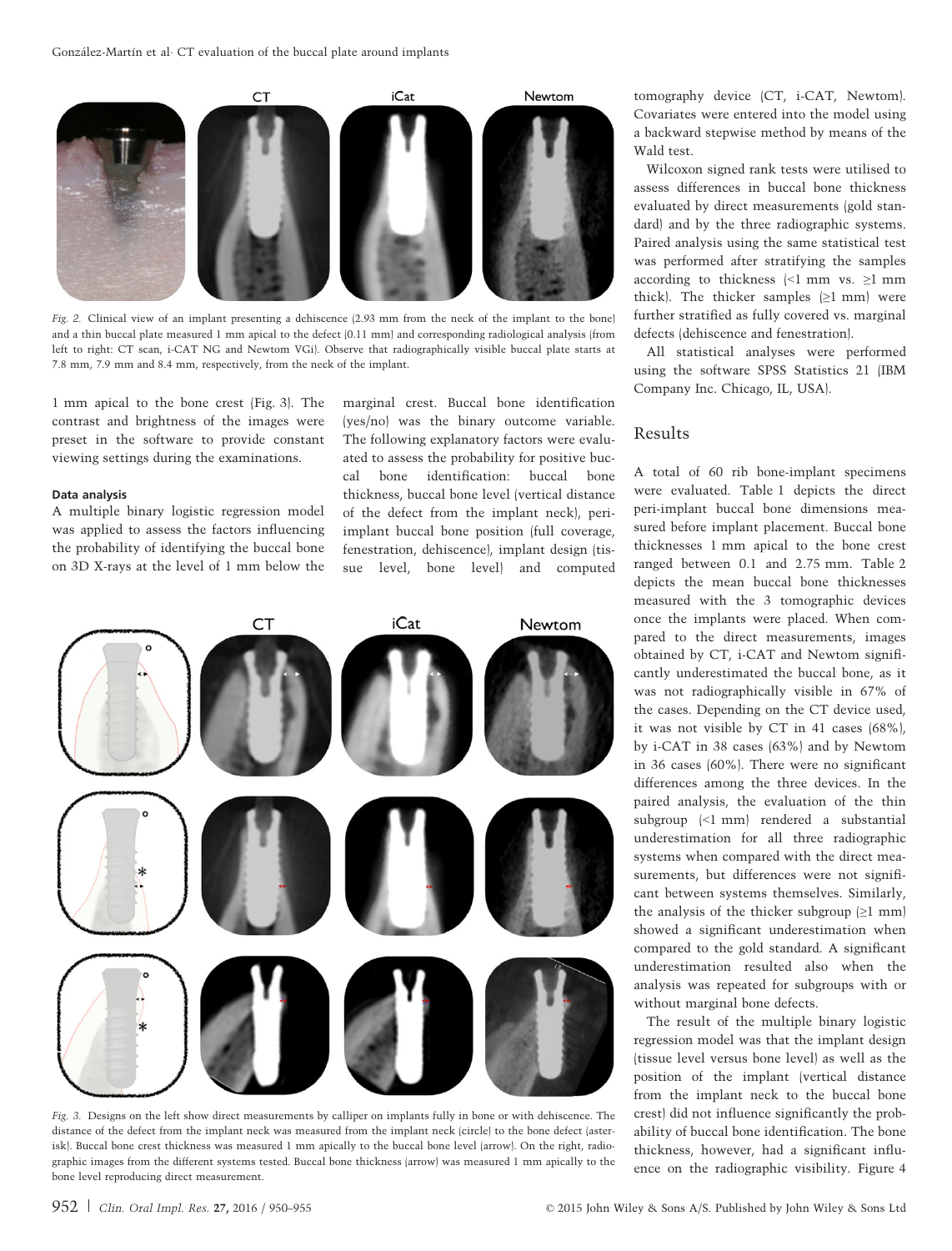Table 1. Descriptive statistics for peri-implant bone anatomy as assessed by direct measurements in the different experimental groups

|            |              | <b>Buccal thickness</b> |              |                                    |                        |              |                                               |  |  |
|------------|--------------|-------------------------|--------------|------------------------------------|------------------------|--------------|-----------------------------------------------|--|--|
|            | Overall      |                         |              | No defects Dehiscence Fenestration | Bone-level<br>implants | implants     | Tissue-level Vertical distance<br>from defect |  |  |
| Mean<br>SD | 0.83<br>0.78 | 0.97<br>0.62            | 0.88<br>0.92 | 0.65<br>0.78                       | 0.96<br>0.94           | 0.57<br>0.72 | 6.64<br>2.24                                  |  |  |

graphically depicts the probability of being radiographically visible depending on the buccal bone thickness. For sites with 0.5 mm, the probability was less than 20%, while when the thickness was 2.75 mm, it was identified in 100% of the cases. For each mm increase in bone thickness, the odds of bone identification increased by 30.6  $(P < 0.001)$ . The presence of marginal buccal bone defects also had a significant negative impact on the probability of radiographic visibility  $(P < 0.05)$ . Figure 5 illustrates the predicted probability of radiographic identifiability for various bone thicknesses at sites with or without marginal defects. A test of the final model versus a model with intercept only was statistically significant  $\gamma^2$  $(N = 180) = 127.56$ ;  $P < 0.01$ . The model was able to correctly classify 91% of the cases when bone was radiographically identifiable and 92% of the cases when bone was radiographically not visible for an overall success rate of 91.7%. Table 3 shows the logistic regression coefficient and odds ratio for each of the covariates in the final model.

## Discussion

The possible influence of the peri-implant buccal bone dimensions on the stability of the peri-implant hard and soft tissues has

been studied using conventional or conebeam CT in several clinical investigations (Nisapakultorn et al. 2010; Benic et al. 2012; Miyamoto & Obama 2011; Kehl et al. 2011; Degidi et al. 2012; Vera et al. 2012; Buser et al. 2013a, 2013b; Lee et al. 2014; Jung et al. 2015). These studies, however, did not consider the influence of the accuracy and reproducibility of the radiological devices used and other possible factors that may have influenced the validity of these CT measurements.

In this in vitro experimental study, we have demonstrated a significant underestimation of the buccal bone identification around dental implants irrespective of the CT device tested. Moreover, we have shown that the visibility of the peri-implant buccal bone depends on the thickness of the buccal bone and on the integrity of coronal buccal bone around the implant neck. The animal experimental model was chosen based on a previous similar investigation (Razavi et al. 2010) and on the fact that rib bones have a similar bone architecture to human jaws (May et al. 1997; Choi et al. 2005; Chiodo et al. 2006). Under these experimental conditions, the conventional and the two cone-beam CTs, resulted in an underestimation of the dimension of the buccal bone, when compared with direct measurements, in fact, the peri-implant buccal bone dimension was significantly smaller or

not visible when assessed radiographically. As shown by regression analysis in Figs 4 and 5, above 1 mm of thickness the probability of buccal bone being radiographically visible increased beyond 50%. This finding conforms to previous observations by Razavi et al. (2010) that above 1 mm of thickness, the accuracy of CBCT images increased substantially. As a consequence, the 1 mm value was chosen as a threshold for stratifying in a thicker and thinner subgroup and thus evaluates the accuracy of the radiographic measurements. On the other hand, the error reported in this investigation (85.7%) for the i-CAT in the thin subgroup (<1 mm) was slightly higher than the one reported by Razavi et al. (2010) (68%) for bone thicknesses ranging between 0.04 and 1.99 mm. These differences could be due to differences in the peri-implant bone anatomy. This low accuracy of CT images in thin ridges is particularly relevant for implants located in the anterior maxilla, as different studies in humans have reported that buccal bone crests having thicknesses of 1 mm or less occur in more than 85% of the implant sites (Huynh-Ba et al. 2010; Januario et al. 2011).

Beside buccal bone thickness, factors such as implant emergence profile, presence of peri-implant bone defects (such as dehiscence and fenestrations) and the vertical distance between the implant neck to the crest may also affect the visibility of the buccal bone as assessed by the three different radiological systems. From the multiple regression analysis performed, it resulted that the factors significantly affecting buccal bone visibility were the buccal bone thickness and the presence of marginal bone defects. When marginal defects were present, the probability of being radiographically visible was clearly reduced

Table 2. Direct (gold standard) and radiographic mean buccal bone thickness (mm) for the whole sample and for subgroups with different marginal bone configurations

|                 | All implants |           | Implants with $\leq$ 1 mm<br>bone thickness |           | Implants with<br>>1 mm bone<br>thickness |           | Implants with<br>>1 mm thickness &<br>no defects |           | Implants with $\geq$ 1 mm<br>thickness & marginal<br>defects |           |
|-----------------|--------------|-----------|---------------------------------------------|-----------|------------------------------------------|-----------|--------------------------------------------------|-----------|--------------------------------------------------------------|-----------|
| N               | 60           |           | 43                                          |           | 17                                       |           | 7                                                |           | 10                                                           |           |
|                 | Mean         | <b>SD</b> | Mean                                        | <b>SD</b> | Mean                                     | <b>SD</b> | Mean                                             | <b>SD</b> | Mean                                                         | <b>SD</b> |
| Gold standard   | $0.83*$      | 0.78      | $0.39*$                                     | 0.25      | $1.94*$                                  | 0.5       | $1.67*$                                          | 0.4       | $2.14*$                                                      | 0.48      |
| <b>CT</b>       | $0.43*$      | 0.76      | $0.03*$                                     | 0.14      | $1.43*$                                  | 0.8       | $1.46*$                                          | 0.4       | $1.41*$                                                      | 0.96      |
| $\triangle$ CT  | 0.41         | 0.40      | 0.4                                         | 0.25      | 0.51                                     | 0.6       | 0.2                                              | 0.1       | 0.7                                                          | 0.77      |
| % error CT      | 76.20%       |           | 92.87%                                      |           | 26.39%                                   |           | 12.52%                                           |           | 33.96%                                                       |           |
| i-CAT           | $0.44*$      | 0.74      | $0.06*$                                     | 0.16      | $1.41*$                                  | 0.7       | $1.50*$                                          | 0.4       | $1.37*$                                                      | 0.89      |
| $\Delta$ i-CAT  | 0.39         | 0.40      | 0.3                                         | 0.29      | 0.55                                     | 0.5       | 0.2                                              | 0.1       | 0.8                                                          | 0.68      |
| % error i-CAT   | 72.90%       |           | 85.75%                                      |           | 28.53%                                   |           | 9.95%                                            |           | 35.83%                                                       |           |
| <b>Newtom</b>   | $0.44*$      | 0.69      | $0.08*$                                     | 0.21      | $1.35*$                                  | 0.7       | $1.54*$                                          | 0.4       | $1.21*$                                                      | 0.79      |
| $\Delta$ Newtom | 0.39         | 0.39      | 0.3                                         | 0.21      | 0.59                                     | 0.6       | 0.1                                              | 0.1       | 0.9                                                          | 0.61      |
| % error Newtom  | 69.80%       |           | 78.62%                                      |           | 39.63%                                   |           | 7.38%                                            |           | 43.33%                                                       |           |

 $*P < 0.05$  Wilcoxon signed rank test.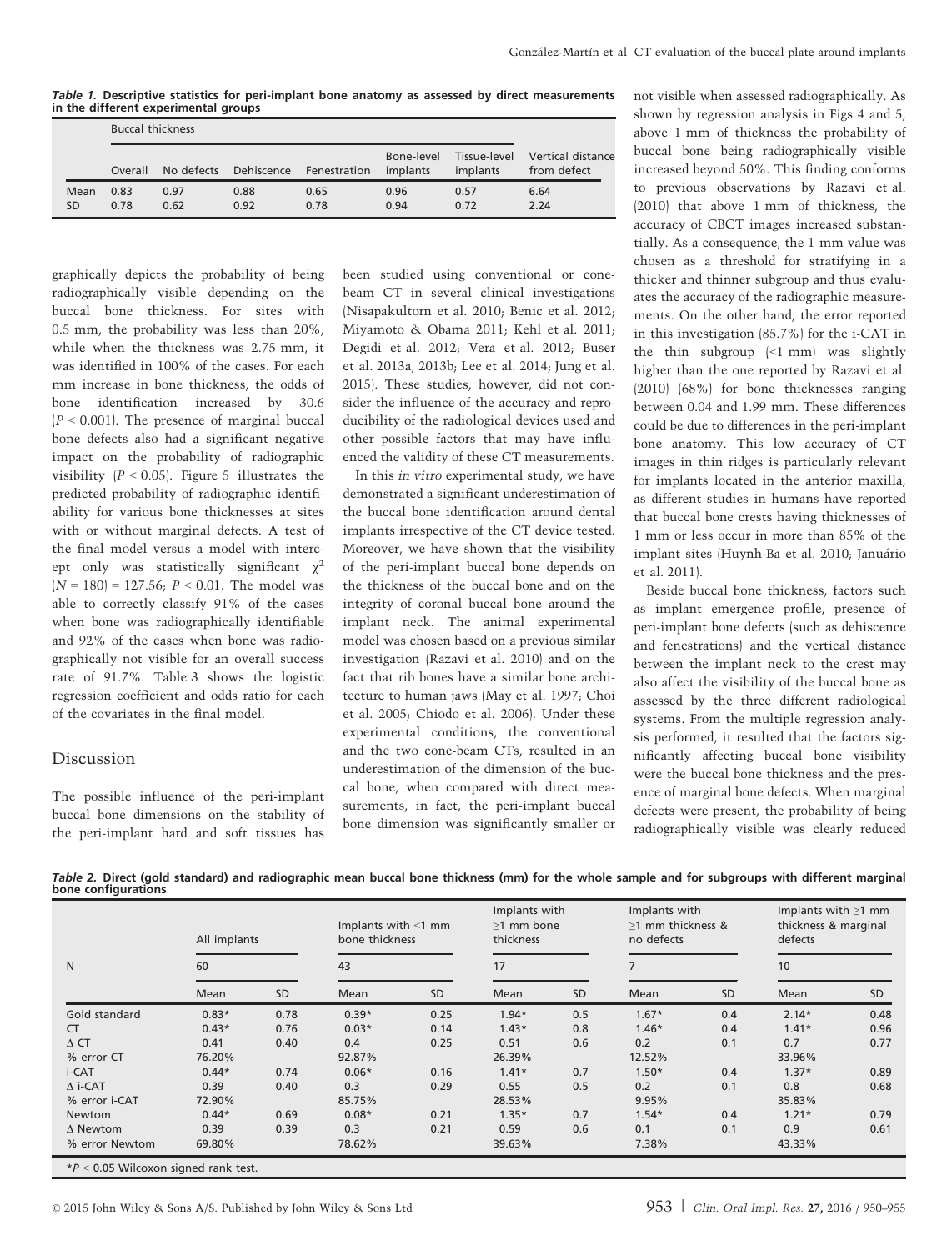

Fig. 4. Probability of buccal bone identification according to the buccal bone thickness (mm) as measured directly by calliper.



Fig. 5. Probability of buccal bone identification according to the buccal bone thickness (mm) as measured directly by calliper for sites with or without marginal bone defects.

Table 3. Backward stepwise multiple logistic regression model with "non-identifiable"/"identifi-<br>able" buccal bone as the dependent variable. Among the independent variables "tissue-level buccal bone as the dependent variable. Among the independent variables, "tissue-level implant design" and "no buccal bone defects" were reference categories

| Variable                         | Coefficient | <b>SE</b> | P value | Odds ratio | 95% CI        |
|----------------------------------|-------------|-----------|---------|------------|---------------|
| Thickness (mm)<br>Implant design | 3.422       | 0.547     | 0.000   | 30.639     | 10.487/89.515 |
| Tissue level<br>Bone level       | 1.051       | 0.552     | 0.057   | 2.859      | 0.969/8.439   |
| <b>Buccal bone</b>               |             |           |         |            |               |
| No defect                        |             |           |         |            |               |
| Dehiscence                       | $-3.709$    | 1.485     | 0.013   | 0.025      | 0.001/0.450   |
| Fenestration                     | $-4.982$    | 1.747     | 0.004   | 0.007      | 0.000/0.211   |
| Distance from<br>defect (mm)     | 0.451       | 0.248     | 0.69    | 1.570      | 0.965/2.554   |

when compared with marginally intact sites. A separate analysis of specimens with a thickness ≥1 mm without or with marginal bone defects (dehiscence or fenestration) showed that measurements were always significantly different from the gold standard for any of the three CT units; however, errors were in a lower range when specimens without defects were assessed. In particular, the Newtom showed a tendency for less percentage error in sites with a buccal bone wall thicker than 1 mm and without marginal defects. This device was studied in a previous study reporting that the occurrence of beam hardening artefacts affecting peri-implant bone images was less significant in this device when compared to devices using lower kV (Esmaeili et al. 2012). However, no previous studies have assessed the accuracy of peri-implant buccal bone measurements using the newer Newtom VGi device. The same applies for the Brightspeed CT device. With regard to the i-CAT, a previous study evaluated its accuracy for measuring the buccal bone volume around dental implants placed in dried skulls (Shiratori et al. 2012). A good accuracy and reproducibility of the i-CAT was reported; however, buccal bone thickness ranged from 1.2 to 4.76 mm as compared to thicknesses between 0.1 and 2.76 mm in the present investigation.

Despite the study was not designed to assess the possible effect of artefacts and the influence of different fields of view (FOV) and voxel sizes in the three systems used, they may have indeed influenced the outcome. It has been proposed that the image quality from CBCT devices is less prone to metallic artefacts compared to multi-slice CT (Holberg et al. 2005). On the contrary, other studies outlined how in presence of metal, more artefacts may influence the accuracy of CBCT images, such as aliasing artefacts due to the cone-beam divergence, scatter and an overall higher noise level (Schulze et al. 2010; Schulze et al. 2011). In the present study, despite artefacts were not qualitatively assessed, multi-slice CT accuracy did not appear to differ from that of CBCT devices, when assessing peri-implant buccal bone. Similar considerations may apply for FOV and voxel sizes. Three different FOV and voxel sizes were used in the three different CT devices tested, nonetheless significant differences in accuracy did not occur. A recent literature review discussed how smaller FOV and voxel sizes could produce sharper images but still allowing the same diagnostic outcome as larger voxel images (Spin-Neto et al. 2013). When considering how FOV and voxel